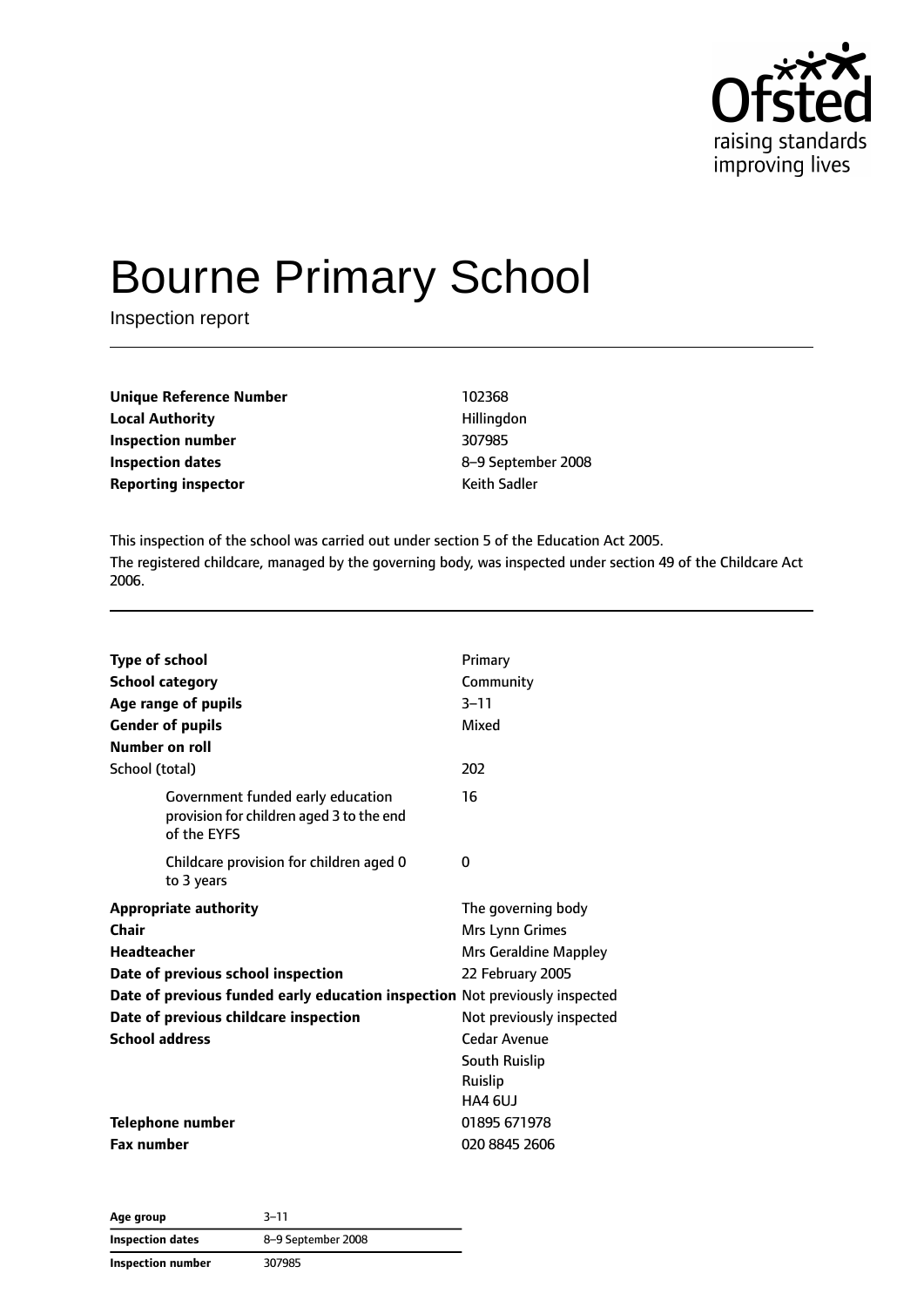.

<sup>©</sup> Crown copyright 2008

Website: www.ofsted.gov.uk

This document may be reproduced in whole or in part for non-commercial educational purposes, provided that the information quoted is reproduced without adaptation and the source and date of publication are stated.

Further copies of this report are obtainable from the school. Under the Education Act 2005, the school must provide a copy of this report free of charge to certain categories of people. A charge not exceeding the full cost of reproduction may be made for any other copies supplied.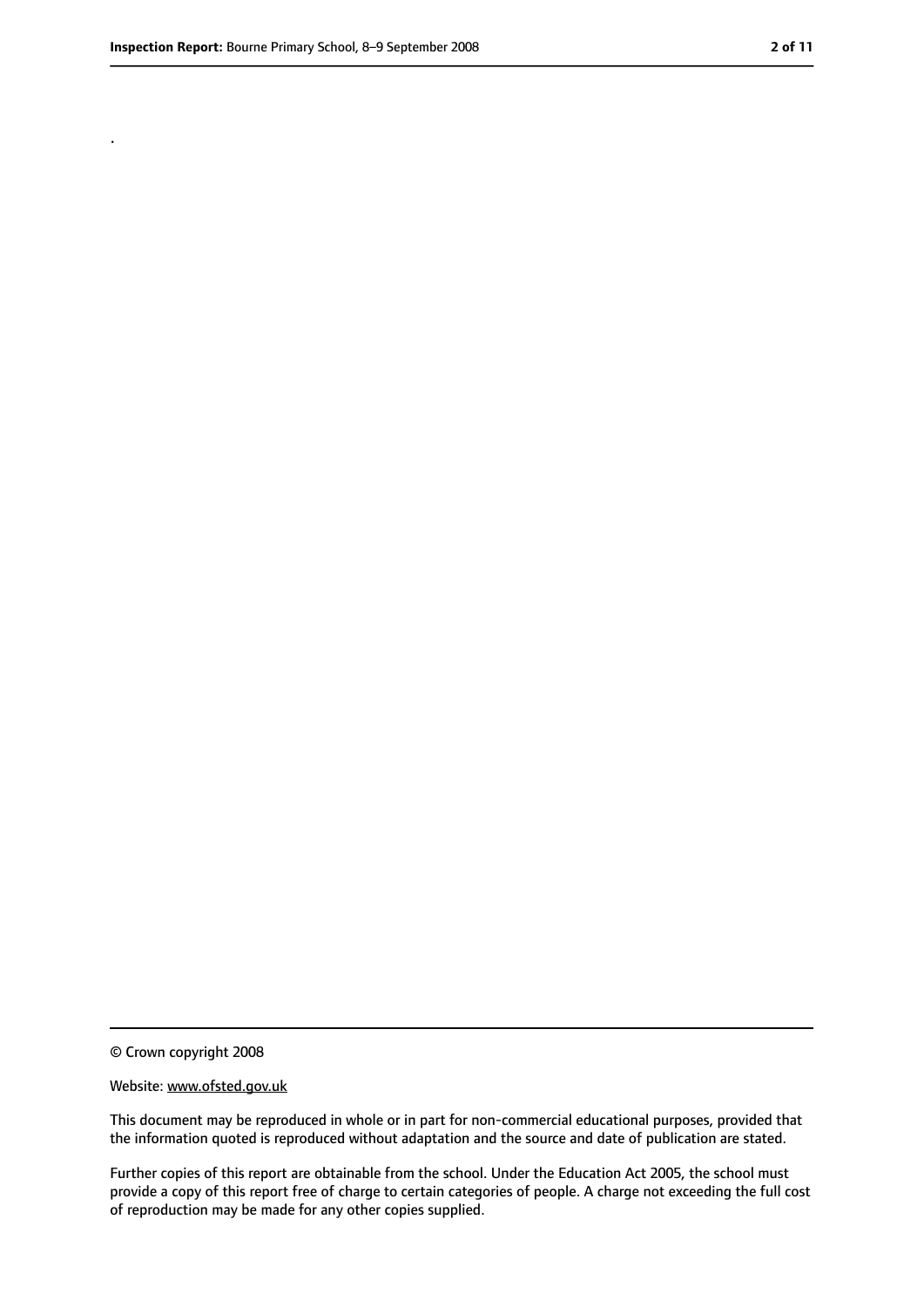# **Introduction**

The inspection was carried out by two Additional Inspectors.

#### **Description of the school**

This average sized primary school serves an urban community in South Ruislip. About a third of the pupils are from ethnic minority backgrounds and this is well above the national average. A significant number of ethnic minority groups are represented in the school, the largest of which is of Asian heritage. A small number of pupils are at an early stage of learning English. A below average proportion of pupils are entitled to free school meals. The number of pupils with learning difficulties and/or disabilities is about half the national average. Most of these pupils have moderate learning or behavioural, emotional and social difficulties. There is a new headteacher, deputy headteacher and senior leadership group. The school gained the Sports Activemark and the Healthy Hillingdon awards.

#### **Key for inspection grades**

| Grade 1 | Outstanding  |
|---------|--------------|
| Grade 2 | Good         |
| Grade 3 | Satisfactory |
| Grade 4 | Inadequate   |
|         |              |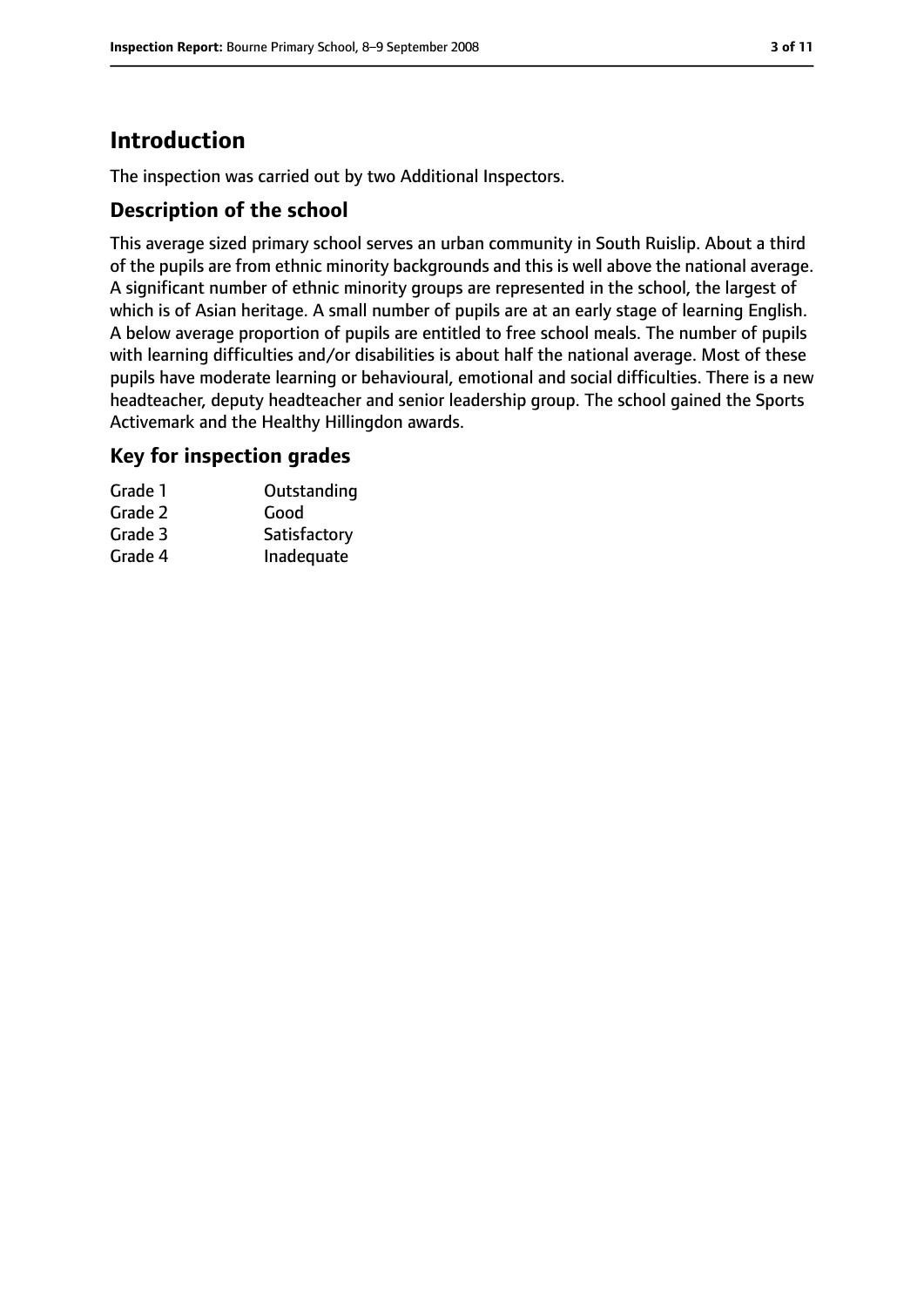## **Overall effectiveness of the school**

#### **Grade: 3**

Bourne Primary provides a satisfactory standard of education. It is improving and on an upward trend. The pupils enjoy their education and they feel safe and secure. This is because all the staff are caring. They support pupils well and make sure that all feel included as part of the school community and this ensures pupils' good personal development and well-being. The support for pupils' academic development is satisfactory. Good systems are in place to check pupils' progress in English and mathematics and pupils know their targets and what is expected of them. However, pupils are not always clear about what they have to do to improve because teachers' marking of work is not consistent particularly in mathematics. Parents are supportive of the school and are unanimous in saying that their children enjoy school and that they are safe and well cared for.

Leadership and management are satisfactory overall. The good leadership and management of the headteacher have ensured that there has been an improvement in the quality of teaching and learning and, consequently progress is quickening and standards rising. Staff work closely as a team and because all contributions are valued, morale is high. Even though the new leadership team has only been fully in place this term, senior leaders are working together effectively. However, they recognise that not all subject leaders make a full contribution to the school's systems for checking teaching and learning and pupils' progress.

Standards are at the national average and improving. Teaching is satisfactory and there are some good features. Weaknesses in teachers' planning have been dealt with but teachers' expectations of what the more able pupils can achieve remain too low. This has resulted in only a small proportion of pupils gaining the higher levels in national assessments at the end of Year 2 and in the national tests in English and mathematics in Year 6. However, the school is keenly aware of this and effective initiatives and improvement projects have already started to boost achievement. This demonstrates satisfactory improvement since the previous inspection.

#### **Effectiveness of the Early Years Foundation Stage**

#### **Grade: 3**

There have been many changes in the provision for children over the summer holidays. The Nursery and Reception classes have moved into a refurbished suite of rooms and the outdoor provision has been extended considerably. In addition, from the beginning of this term there are two new teachers, new resources and leadership and management. Children in the Nursery and Reception years are secure in their understanding of the new routines. They have settled well in the new unit. School data and evaluations show that children in the Nursery and Reception classes make satisfactory progress in their skills and, by the time they enter Year 1, the majority attain the expected learning goals for their age. At present the quality of teaching and learning is good in both year groups. Children enjoy choosing from the good range of activities both indoors and outdoors. They work and play enthusiastically, sustain concentration and relate well to each other and to adults. Even though the term is new, the learning environment is attractive and the good range of resources are organised in such a way as to enable children to plan and choose activities for themselves. Provision is good, but because the arrangements are so recent, the achievement of children in the Reception class is satisfactory given their starting points in Nursery.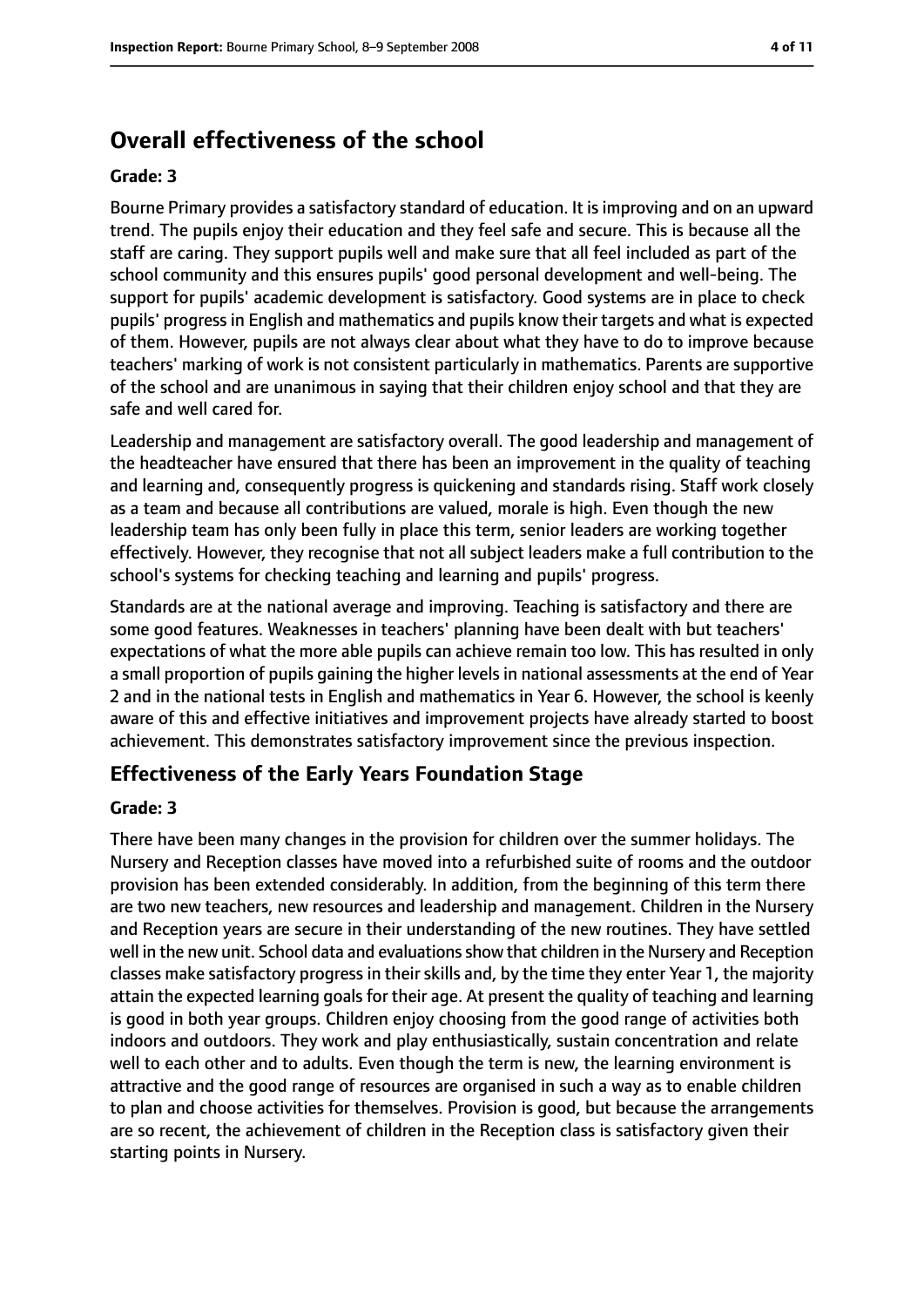#### **What the school should do to improve further**

- Improve the quality of teaching and learning so that all pupils, particularly those who find learning easy, are consistently challenged in lessons.
- Raise the proportion of pupils gaining the higher level in reading, writing and mathematics at the end of Years 2 and 6.
- Strengthen the role of subject leaders in monitoring and evaluation.
- Improve quidance for pupils by embedding the systems for tracking pupils' progress and improving the quality of marking.

A small proportion of the schools whose overall effectiveness is judged satisfactory but which have areas of underperformance will receive a monitoring visit by an Ofsted inspector before their next section 5 inspection.

# **Achievement and standards**

#### **Grade: 3**

Pupils' achievement is satisfactory and standards are average and improving. Progress in year groups has been inconsistent because there has been a lack of challenge in the teaching. Because there has been a successful improvement project to lift teachers' expectations and speed progress, standards in the 2008 national assessments and tests for pupils in Year 2 and Year 6 have improved compared with previous years. Even so, the proportion gaining the higher levels in reading, writing and mathematics remains too low due to some ineffective teaching that does not challenge the more able pupils. However, in science, there has been a dramatic upturn in the proportion gaining the higher level in Year 6, because changes in the science curriculum for Year 5 and 6 pupils has enabled them to make rapid progress. Those pupils who have learning difficulties or disabilities or speak English as an additional language achieve well because their needs are catered for particularly well and their individual learning plans are of good quality.

# **Personal development and well-being**

#### **Grade: 2**

Pupils' good personal development is exemplified in their strong response to spiritual and cultural issues such as their appreciation of music. They value the qualities of other pupils and teachers. Their behaviour is positive in that they consider and take responsibility for others' needs. The incidence of racism or bullying is low. Because the school takes seriously its responsibility to prepare pupils to live and thrive with others from different backgrounds, pupils have a good understanding of the many different religions and ethnic groups represented in the local community. They take part in a wide range of activities in sport and performing arts including local festivals. In particular, they appreciate opportunities to perform in the choir and orchestra and to learn to play musical instruments. They act safely and responsibly when using the wide range of playground equipment, with older pupils helping to care for younger children. Pupils appreciate the newly introduced hot lunches. They understand the importance of a healthy diet. They behave well in class, and are keen to learn. The school's focus on attendance has brought about recent improvement although it is still average. Pupils' views are taken seriously through the school council and they are proud of their part in improving the school environment. They are appropriately prepared for their move to secondary education.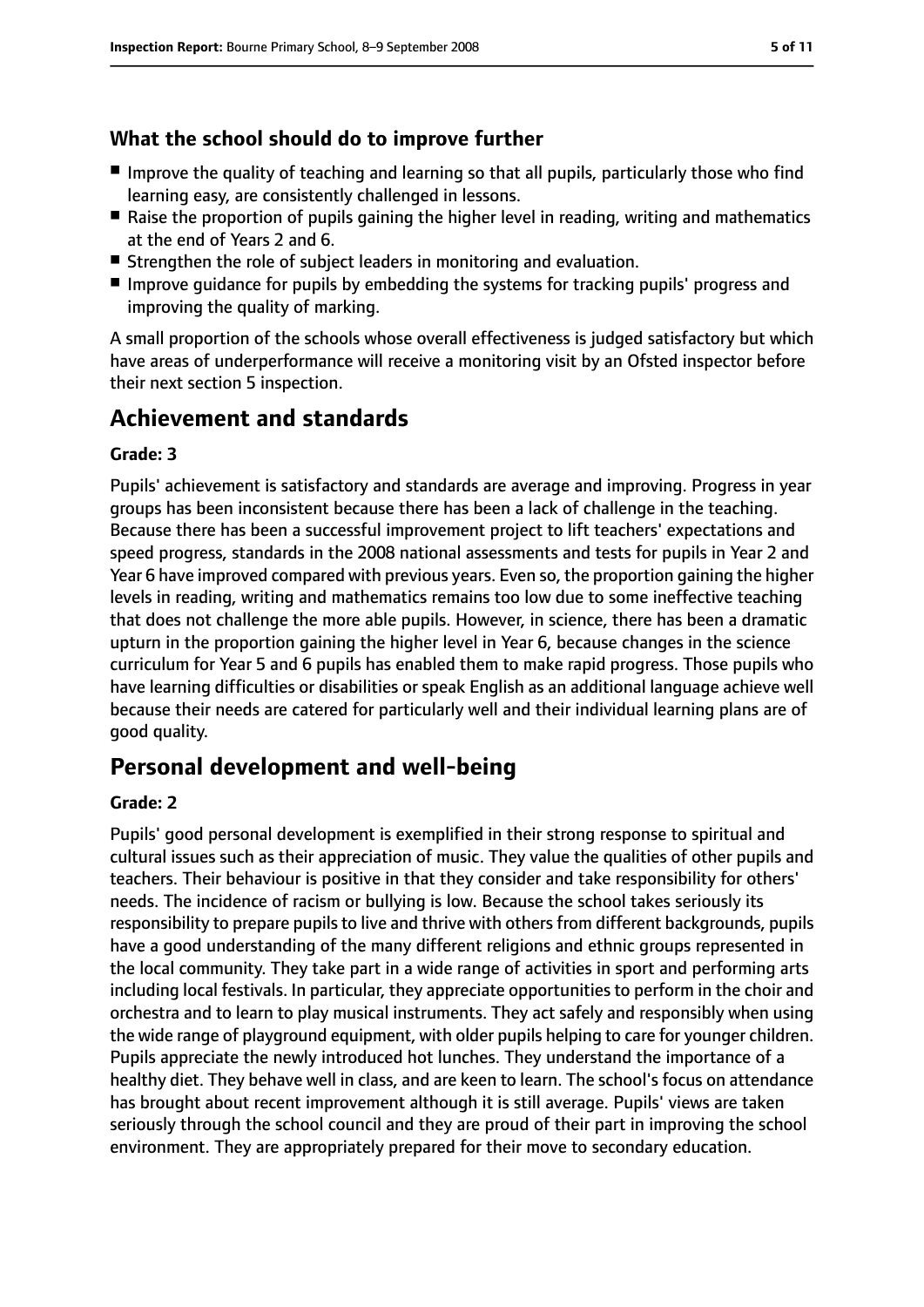# **Quality of provision**

### **Teaching and learning**

#### **Grade: 3**

Teaching and learning have been inconsistent across the school which led to pupils making uneven progress. Because the school has focused well on strengthening the pupils' independence in their learning and has introduced a school-wide project to ensure that teaching and learning are consistent across classes, the quality of teaching and learning has improved. It is satisfactory, though there are good features. However, senior leaders are keenly aware that there is a need to ensure that the work planned for higher achieving pupils presents more challenge as this is not always the case. In all classes, teachers manage the pupils well and classrooms invariably provide a calm and purposeful atmosphere in which pupils generally enjoy their learning.

#### **Curriculum and other activities**

#### **Grade: 3**

The curriculum is satisfactory and has some good features. The school provides well for a wide range of skills and interests. The school is now beginning to exploit opportunities to improve skills of numeracy, literacy and ICT across all subjects. There is good provision for pupils' personal development and many opportunities to learn how to be responsible for others. In addition, themed weeks support pupils' understanding of other cultures by welcoming visitors from ethnic minority groups. Opportunities in music are outstanding for every pupil. There is a wide range of clubs, teams and activities for all age groups. Although curriculum planning is beginning to be based on newly established tracking of pupils' progress, there is still too little challenge across the curriculum for pupils of higher ability.

#### **Care, guidance and support**

#### **Grade: 3**

While the school provides good care for pupils' personal development and welfare, guidance relating to developing learning is satisfactory. Pupils are safeguarded well by robust protection arrangements and thorough checks of potential risk. Good opportunities are provided for parents to consult with their children's teachers and to help pupils to deal well with any issues they may face. The school is now developing assessment systems that clearly identify individual needs, matching work to their potential. The effectiveness of the new procedures is variable, with insufficient challenge for higher attaining pupils although the needs of others are usually well met. The quality of teachers' marking is variable. There is too little advice on how pupils can improve their work, particularly with respect to mathematics and homework.

### **Leadership and management**

#### **Grade: 3**

Inspection findings confirm the school's evaluation that the quality of leadership and management is satisfactory. The leadership and management of the headteacher are good. The headteacher is ably assisted by the new deputy headteacher and the recently developed senior leadership team. She has introduced a manageable range of improvement projects to improve standards, teaching and learning. These have had a positive impact on pupils' learning and standards at the end of Year 6. Systems to check the quality of the school's provision and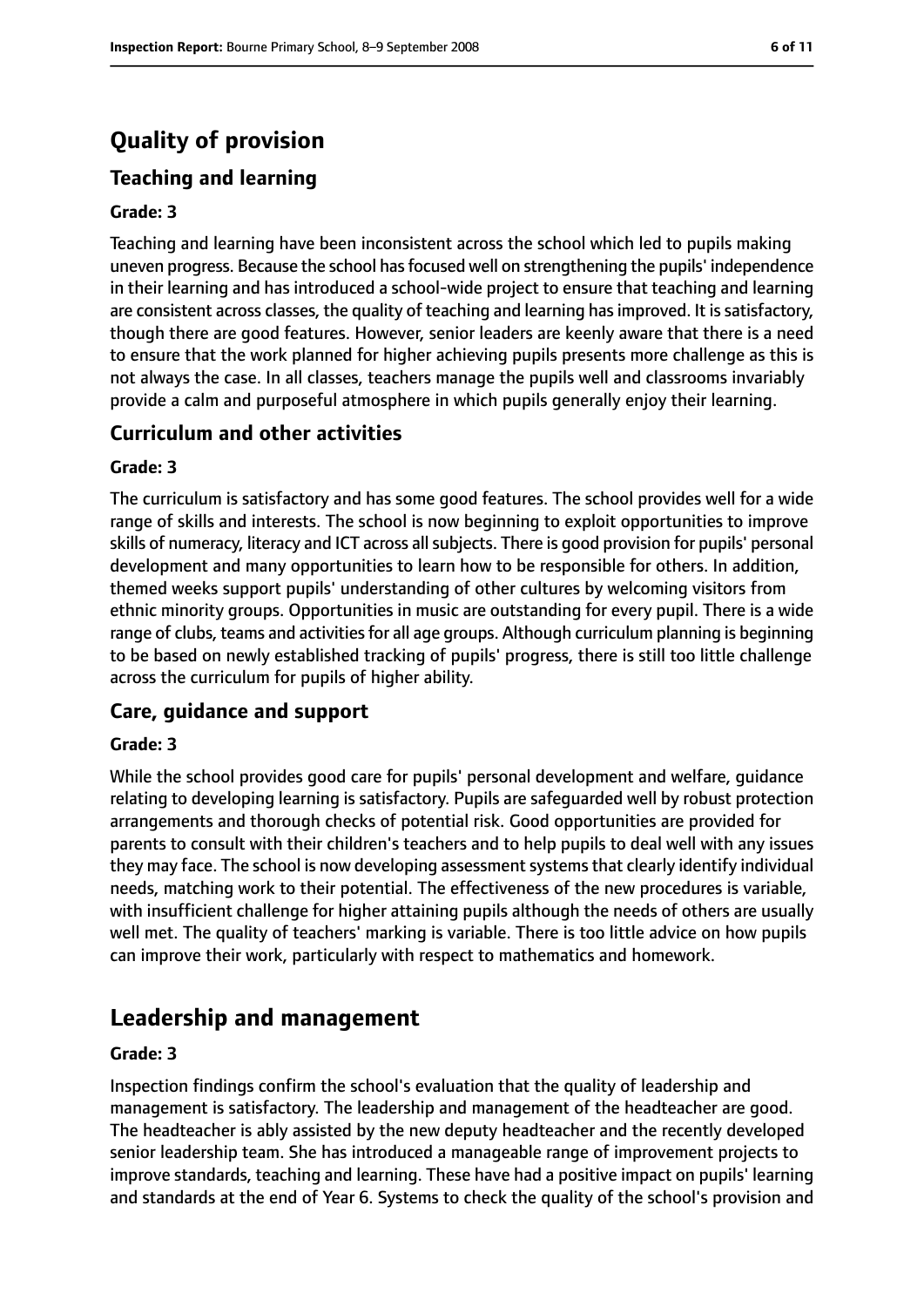standards are securely in place. An accurate analysis of what the school needs to do to extend the development of community cohesion within the school and the local community has been undertaken. Taken together, the evaluation processes provide a good basis to hold teachers to account for pupils' progress and also to give helpful information to both develop and evaluate the school's effective improvement plan. However, because so many of the key subject and phase leaders are new in post they are not yet fully involved in the evaluation process. Governors support the school well and arrangements to hold the school to account for its work are effective. The positive impact of the good improvement projects demonstrates a satisfactory capacity for further improvement.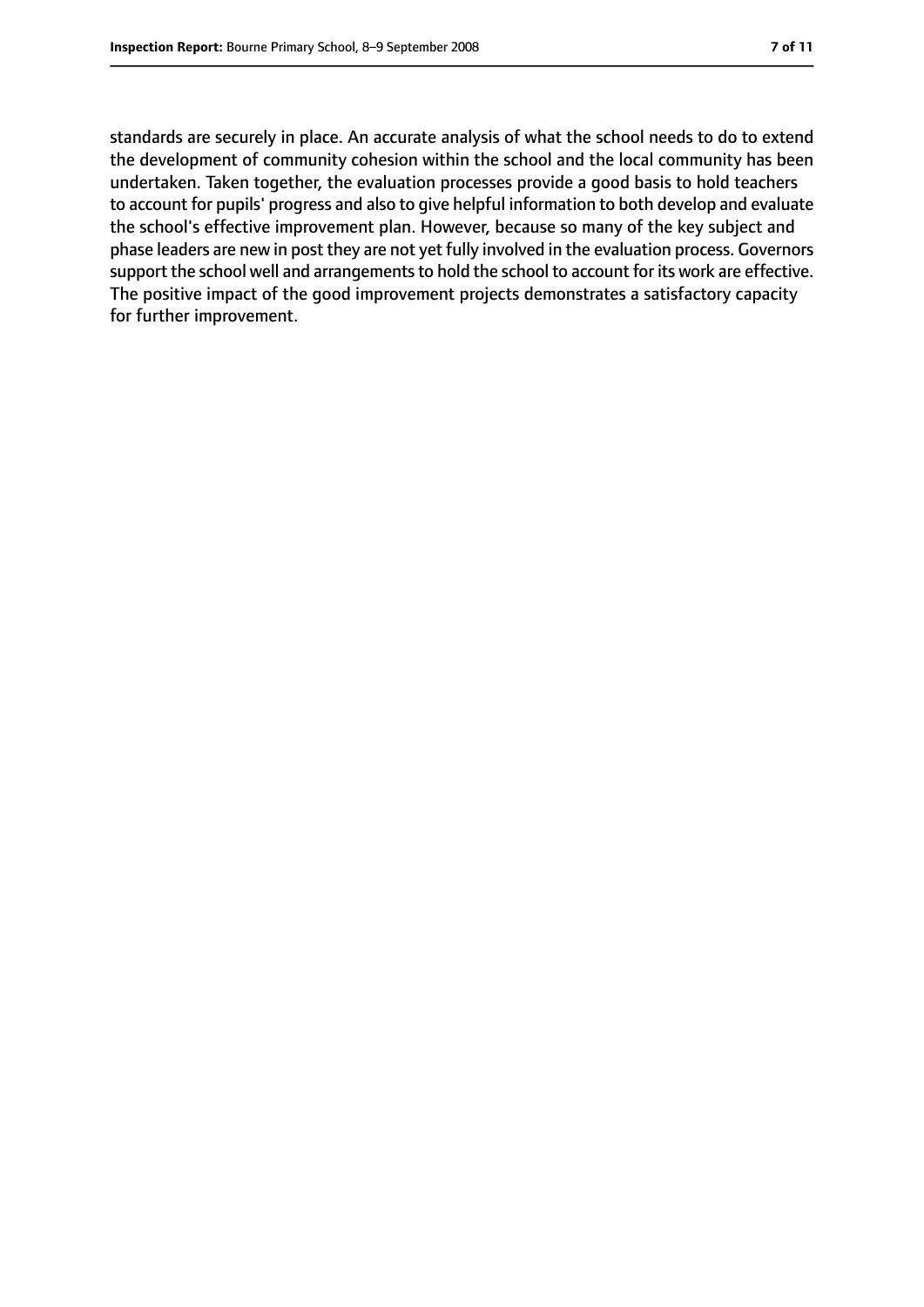**Any complaints about the inspection or the report should be made following the procedures set out in the guidance 'Complaints about school inspection', which is available from Ofsted's website: www.ofsted.gov.uk.**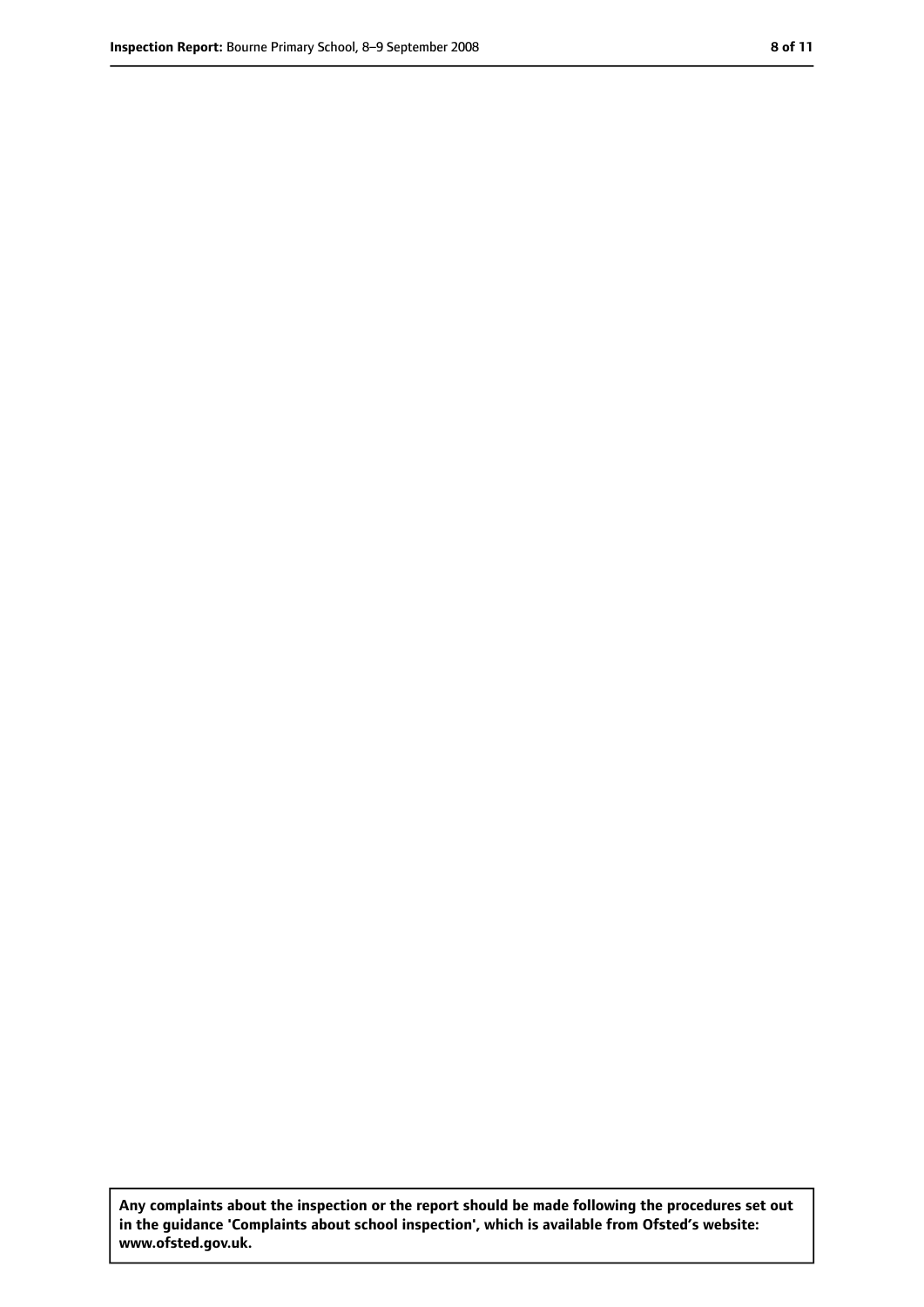# **Inspection judgements**

| ˈ Key to judgements: grade 1 is outstanding, grade 2 good, grade 3 satisfactory, and | School         |
|--------------------------------------------------------------------------------------|----------------|
| grade 4 inadequate                                                                   | <b>Overall</b> |

#### **Overall effectiveness**

| How effective, efficient and inclusive is the provision of<br>education, integrated care and any extended services in meeting the<br>needs of learners? |     |
|---------------------------------------------------------------------------------------------------------------------------------------------------------|-----|
| Effective steps have been taken to promote improvement since the last<br>inspection                                                                     | Yes |
| How well does the school work in partnership with others to promote learners'<br>well being?                                                            |     |
| The capacity to make any necessary improvements                                                                                                         |     |

### **Effectiveness of the Early Years Foundation Stage**

| How effective is the provision in meeting the needs of children in the<br>l EYFS?              |  |
|------------------------------------------------------------------------------------------------|--|
| How well do children in the EYFS achieve?                                                      |  |
| How good are the overall personal development and well-being of the children<br>I in the EYFS? |  |
| How effectively are children in the EYFS helped to learn and develop?                          |  |
| How effectively is the welfare of children in the EYFS promoted?                               |  |
| How effectively is provision in the EYFS led and managed?                                      |  |

#### **Achievement and standards**

| How well do learners achieve?                                                                                 |  |
|---------------------------------------------------------------------------------------------------------------|--|
| The standards <sup>1</sup> reached by learners                                                                |  |
| How well learners make progress, taking account of any significant variations  <br>between groups of learners |  |
| How well learners with learning difficulties and/or disabilities make progress                                |  |

#### **Annex A**

<sup>&</sup>lt;sup>1</sup>Grade 1 - Exceptionally and consistently high; Grade 2 - Generally above average with none significantly below average; Grade 3 - Broadly average to below average; Grade 4 - Exceptionally low.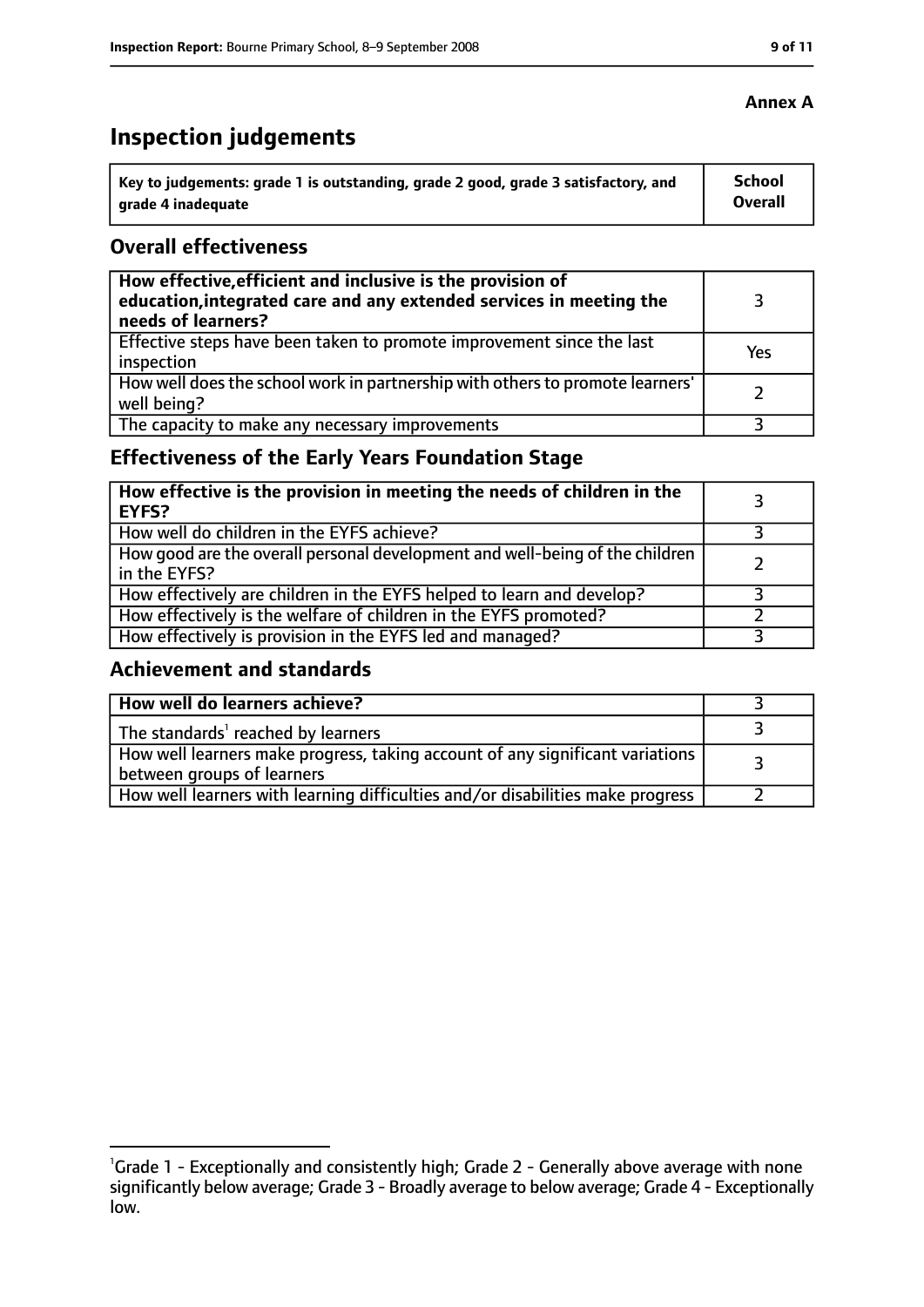### **Personal development and well-being**

| How good are the overall personal development and well-being of the<br>learners?                                 |  |
|------------------------------------------------------------------------------------------------------------------|--|
| The extent of learners' spiritual, moral, social and cultural development                                        |  |
| The extent to which learners adopt healthy lifestyles                                                            |  |
| The extent to which learners adopt safe practices                                                                |  |
| The extent to which learners enjoy their education                                                               |  |
| The attendance of learners                                                                                       |  |
| The behaviour of learners                                                                                        |  |
| The extent to which learners make a positive contribution to the community                                       |  |
| How well learners develop workplace and other skills that will contribute to<br>their future economic well-being |  |

# **The quality of provision**

| How effective are teaching and learning in meeting the full range of<br>learners' needs?              |  |
|-------------------------------------------------------------------------------------------------------|--|
| How well do the curriculum and other activities meet the range of needs and<br>interests of learners? |  |
| How well are learners cared for, quided and supported?                                                |  |

### **Leadership and management**

| How effective are leadership and management in raising achievement<br>and supporting all learners?                                              |     |
|-------------------------------------------------------------------------------------------------------------------------------------------------|-----|
| How effectively leaders and managers at all levels set clear direction leading<br>to improvement and promote high quality of care and education |     |
| How effectively leaders and managers use challenging targets to raise standards                                                                 | 3   |
| The effectiveness of the school's self-evaluation                                                                                               | 3   |
| How well equality of opportunity is promoted and discrimination eliminated                                                                      | 3   |
| How well does the school contribute to community cohesion?                                                                                      | 7   |
| How effectively and efficiently resources, including staff, are deployed to<br>achieve value for money                                          |     |
| The extent to which governors and other supervisory boards discharge their<br>responsibilities                                                  |     |
| Do procedures for safequarding learners meet current government<br>requirements?                                                                | Yes |
| Does this school require special measures?                                                                                                      | No  |
| Does this school require a notice to improve?                                                                                                   | No  |